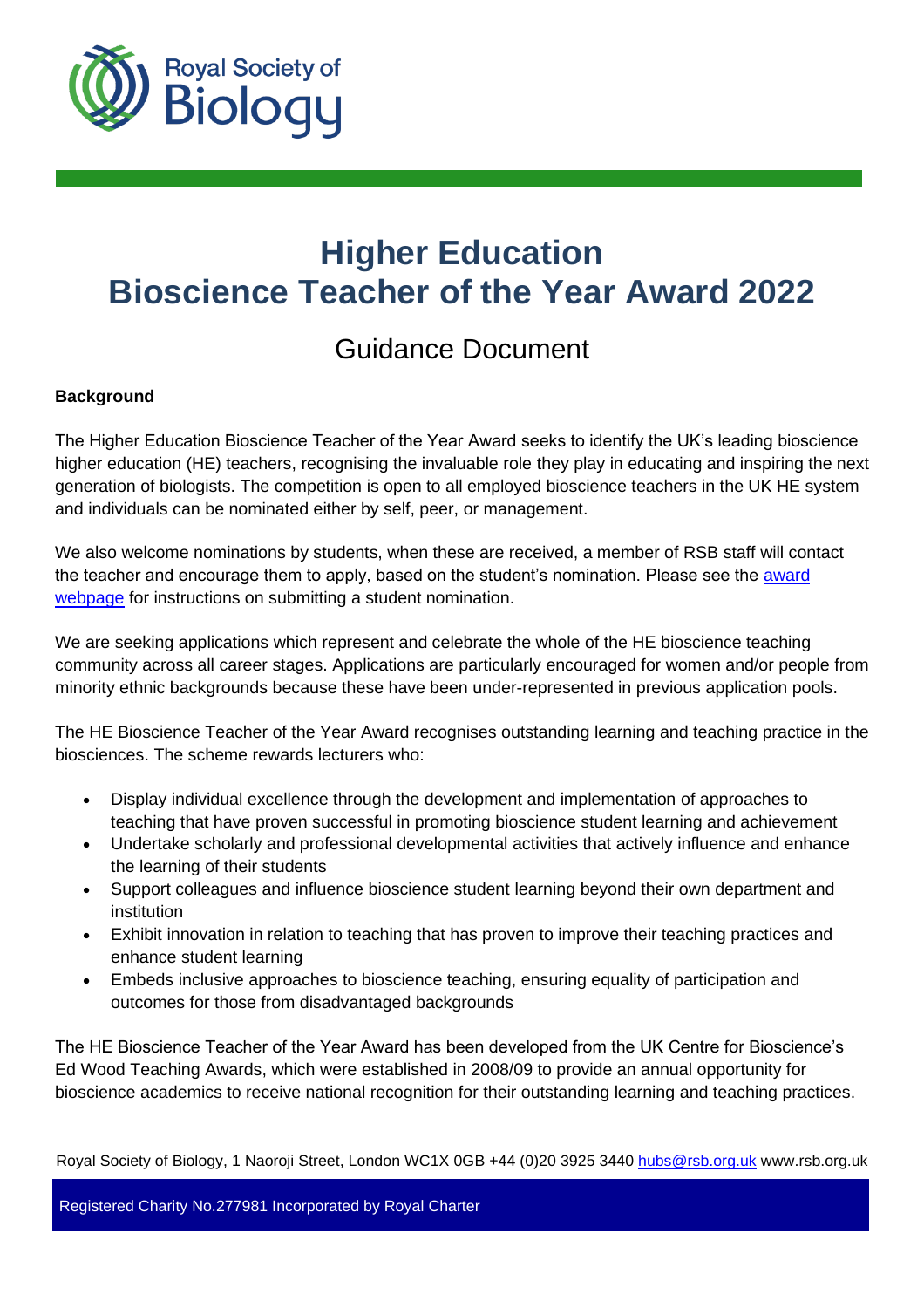

Since the closure of the UK Centre for Bioscience in 2011, the award has been offered and managed by the Royal Society of Biology. The Society and the sponsors, Oxford University Press and Heads of University Biosciences, are delighted to support the continuation of this award.

#### **Aims of the award**

The Award supports the Royal Society of Biology's objective to 'support and recognise excellence in biology teaching'. The main aims of the Award are to:

- Provide national recognition and reward for excellence in teaching and supporting innovative student learning in the biosciences for individuals in any of the UK home nations (England, Northern Ireland, Scotland and Wales)
- Raise the status of teaching in the biosciences as a scholarly activity
- Support individuals in reflecting upon and enhancing their professional practice in support of student learning
- Develop case studies of effective and/or innovative student learning and disseminate these nationally to enhance bioscience student learning experiences across the UK

#### **The prize**

The winner will receive the Ed Wood Memorial Prize of £1,000 to spend as they wish. The Ed Wood Memorial Prize is named in honour of Professor Edward J. Wood, who established and became the first Director of the Learning and Teaching Support Network for Bioscience, subsequently the UK Centre for Bioscience, and who dedicated himself to the promotion of biochemistry and molecular biology education.

The winner will also receive £250 worth of OUP books of their choice; and one year's free Membership of the Royal Society of Biology at the appropriate grade (MRSB or FRSB). The winner also gets the fee for their first year of Chartered Science Teacher (CSciTeach) waived, should they wish to apply.

The remaining finalists will each receive a £150 prize for their case study, and will also receive one year's free Membership to the Royal Society of Biology, and the fee for their first year of Chartered Science Teacher (CSciTeach) waived.

The winner will be announced and the award presented at the two-day HUBS Annual Meeting at the Francis Crick Institute, London on 28-29 March 2022. All shortlisted candidates will be invited to present their case studies at the conference and their delegate fee will be waived.

#### **Who is eligible?**

The competition is open to all bioscience teachers in UK higher education, at any stage of their career, including those involved in higher education provision within further education. We adopt a broad definition of bioscience, so entrants from any bioscience discipline (e.g. genetics, biomedical science, ecology, biochemistry etc) are welcome to apply. To enter, the bioscience teacher in question should be currently employed by a UK educational institution on a part-time or full-time, fixed term or permanent basis.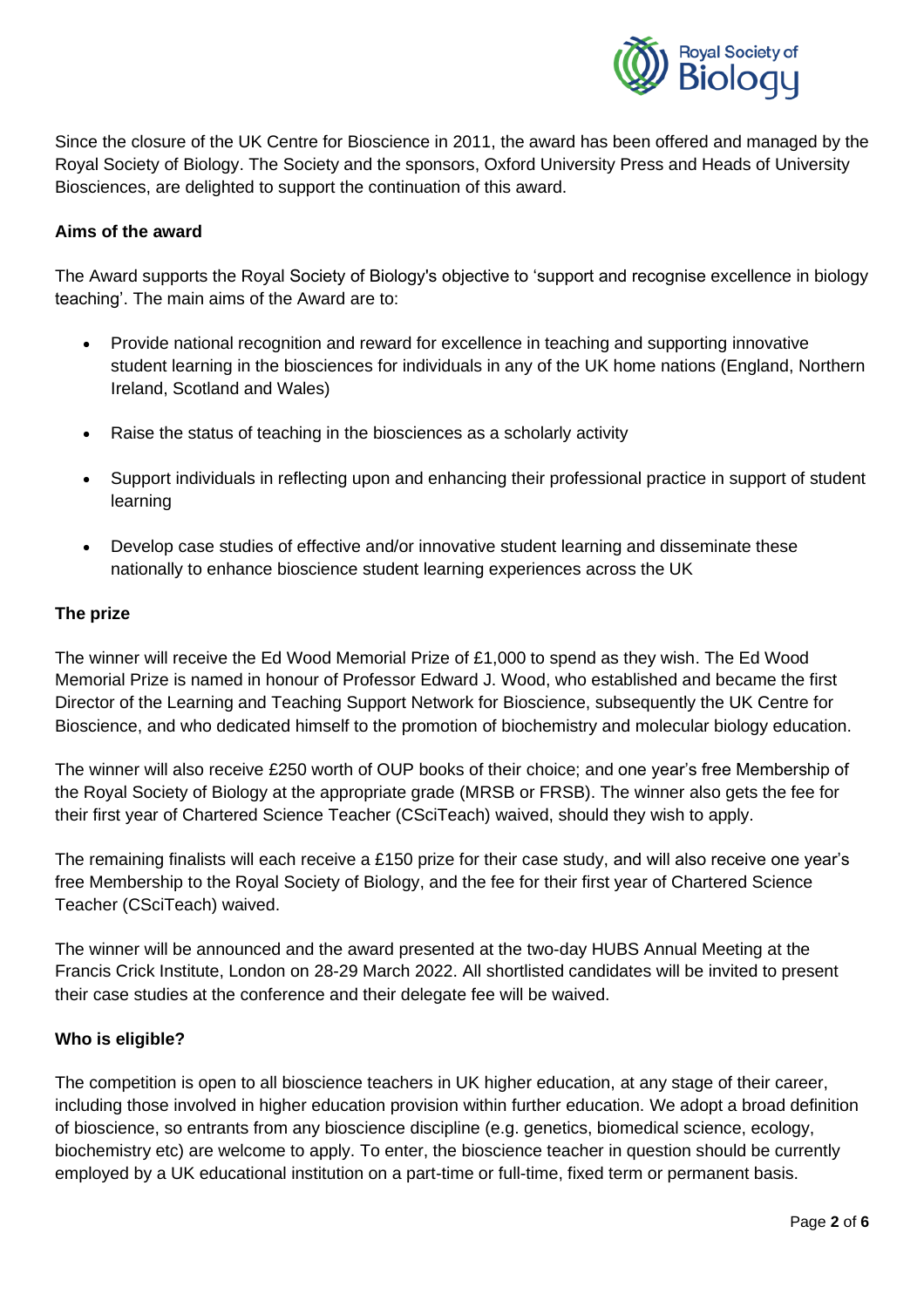

There is no limit to the number of applications per year from an individual bioscience department/institution.

Previously shortlisted applicants are not eligible to apply the year after they were shortlisted but are encouraged to apply again in subsequent years. Applicants who are not shortlisted may enter in consecutive years.

### **How do I enter?**

# **Round 1**

The first round involves completion of the nomination form through **[mySociety](https://my.rsb.org.uk/services.php?section=grants&grantid=55)**. Applications should address the criteria as set out below and should aim to give the judging panel enough information to build up a picture of the candidate's teaching.

Please note that all applications reviewed by the judges in the Round 1 will be anonymous.

Applications will be judged using equal weighting given to the following five criteria:

- 1. Display individual excellence through the development and implementation of approaches to teaching that have proven successful in promoting bioscience student learning and achievement
- 2. Undertake scholarly and professional developmental activities that actively influence and enhance the learning of their students
- 3. Support colleagues and influence bioscience student learning beyond their own department and institution
- 4. Exhibit innovation in relation to teaching that has proven to improve their teaching practices and enhance student learning
- 5. Embeds inclusive approaches to bioscience teaching, ensuring equality of participation and outcomes for those from disadvantaged backgrounds

Nominations should be submitted by **the end of the day on Tuesday 30 November 2021.** 

Candidates will be informed in **January 2022** of the judges' decisions. Those who have been shortlisted will then enter the second round.

#### **Round 2**

In the second round, successful finalists will be asked to prepare a written case study and an accompanying 15-minute presentation based upon the case study. Finalists must also provide a letter of reference from their head of department or line manager. These must be submitted by the following deadline:

| <b>Case study and presentation</b><br>submission deadline | Monday 21 February 2022 |
|-----------------------------------------------------------|-------------------------|
|-----------------------------------------------------------|-------------------------|

Case studies should provide information on the finalists' teaching methodology and practice. They should highlight one teaching methodology or element of practice which has been proven to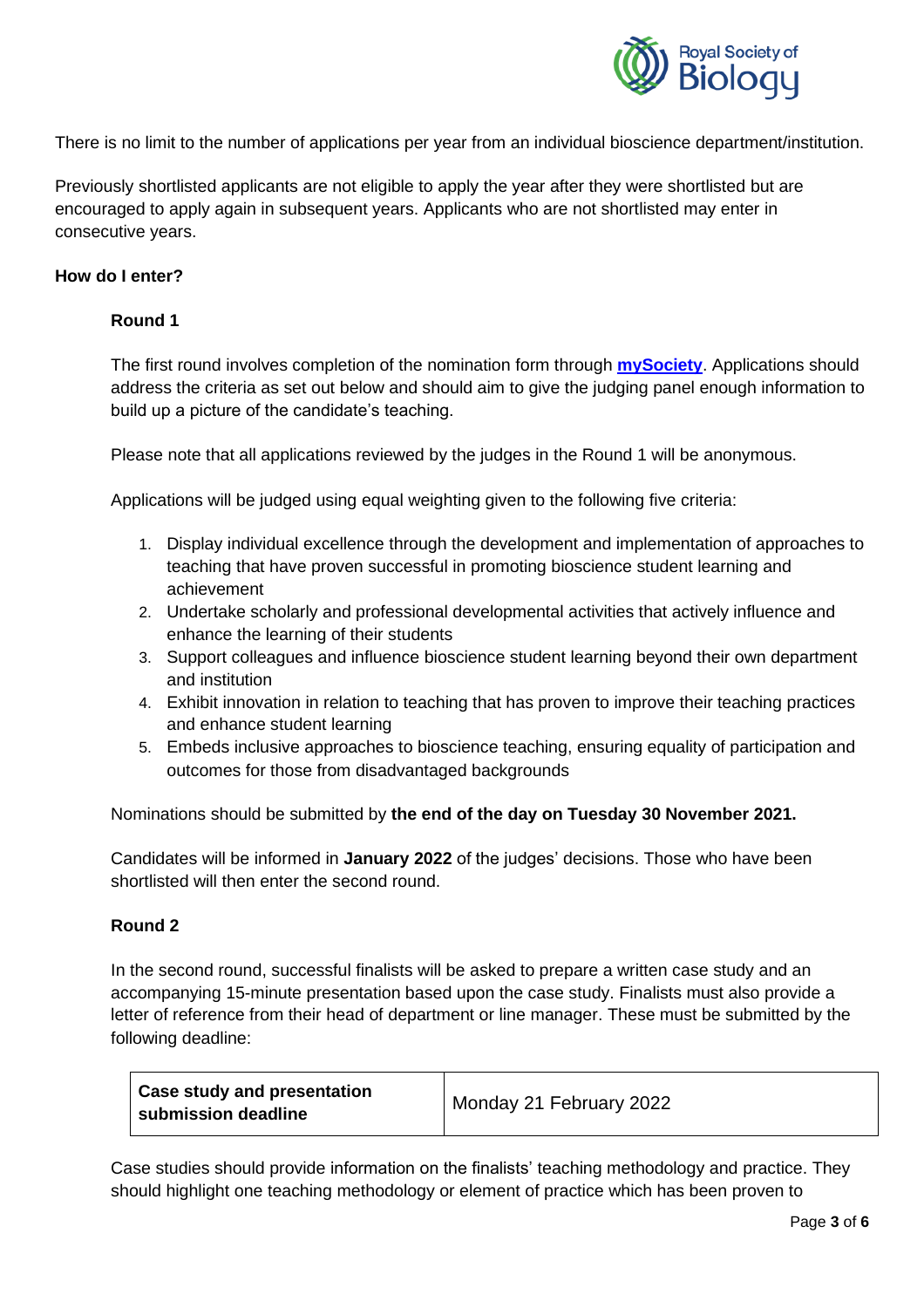

enhance the bioscience student learning experience and explain the rationale for using this approach, with evidence of innovation and success. The case studies should be around 1500 words long.

Previous finalists' case studies from [2012 onwards](https://www.rsb.org.uk/get-involved/rsb-awards/he-teacher-of-the-year/previous-finalists) are available online.

As a guide, case studies may be organised in the following way:

- 1. Background
- 2. Reasons for introducing this teaching method
- 3. Lecturer's perspective
- 4. Students' perspective
- 5. Innovation
- 6. Inclusivity
- 7. Issues
- 8. Evidence
- 9. Reflections
- 10. Publications

Finalists may follow this format, or devise an alternative format that they feel best conveys their case study.

The presentation will be given in person to the judging panel, and should be approximately 15 minutes long. Presentation time should be used to discuss the finalist's case study and general teaching practices further. Finalists will then complete a 30-45-minute interview with the judging panel based on the evidence submitted in the Round 1 application form and the Round 2 written case study and presentation. Finalists should be prepared to answer questions on their presentation and case study but also their general practice, methodologies, philosophies, and wider teaching practices.

In the second round, case studies and presentations will be marked using the same five equally weighted criteria identified for round 1.

A final score is then generated using the total from round 1 (weighted at 40%), and the total from round 2 (weighted at 60%).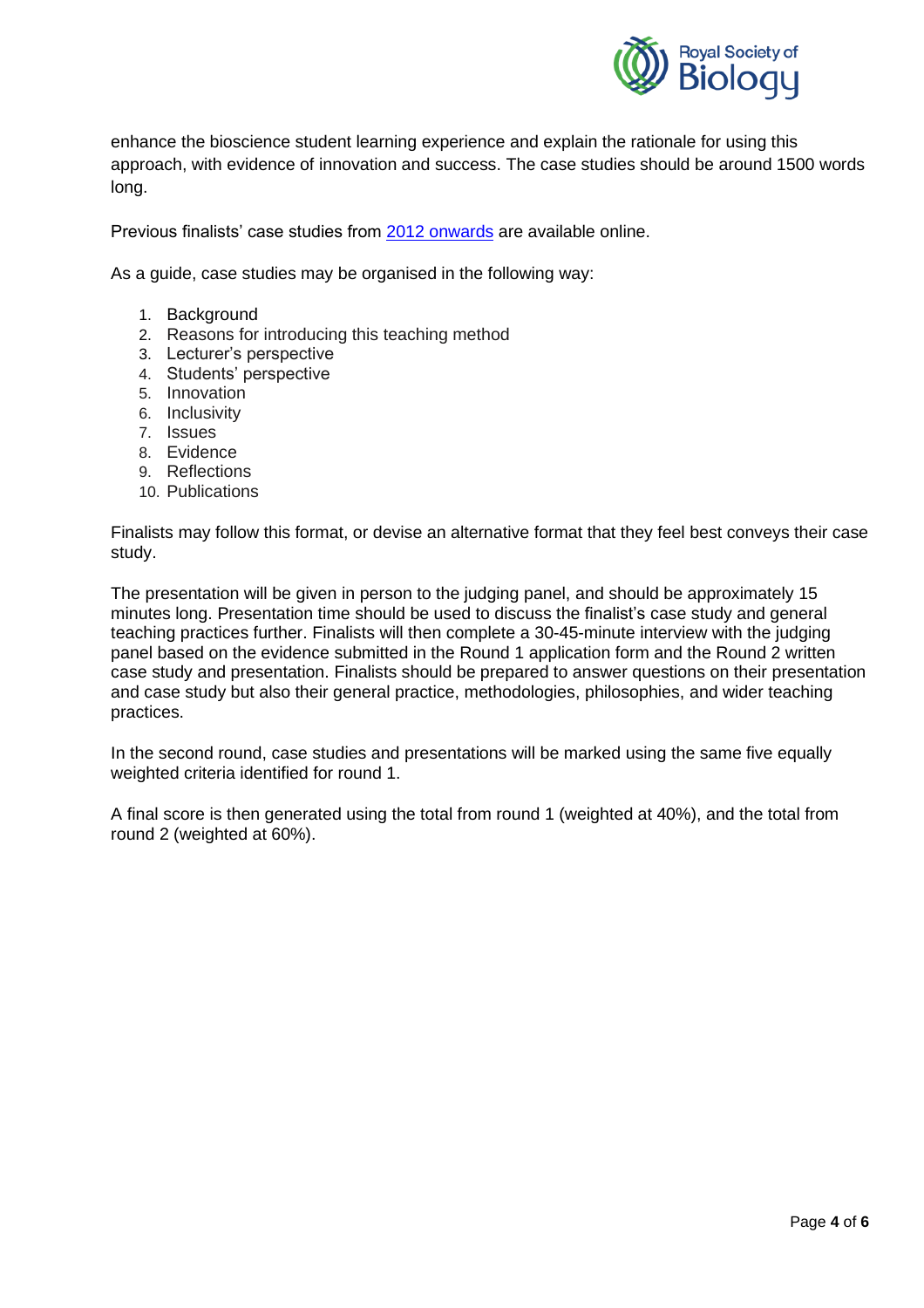

# **Advice to applicants**

On the basis of previous years, the following are characteristics of a strong application. This advice applies equally to Round 1 and Round 2.

- Personality and passion. We want to get to know you as an educator. What drives your teaching philosophy? Why do you think you connect well with students? What makes you an effective colleague in driving teaching innovation? In general, applications written by the nominee are more effective at communicating this than those written by e.g. Heads of Department, but applicants will be scored equally whether it Is a self or student/colleague/peer nomination. We would recommend that HoDs/peers work with applicants on their nominations to ensure that the applicants 'voice' is well represented.
- A short statement explaining your teaching context e.g. are you a programme director or a junior teaching fellow. Give an indication of your level of responsibility, the types of teaching you do (practicals, field courses, online etc) and the types of students at your institution (e.g. are there are high proportion from socioeconomically disadvantaged backgrounds, BAME etc).
- A clear explanation for the rationale behind your teaching approach. Why do you teach in the way you do? This might be informed from the scholarly literature, workshops/conferences attended, formal or informal teaching networks that have influenced your practice etc.
- Quantitative evidence of your impact. This might be in terms of assessment results, NSS scores, retention rates, awarding gaps etc.
- Qualitative evidence of your impact. This might be in terms of testimonials from colleagues or students, module evaluations, NSS free text comments etc. Strong applications usually have evidence of support from outside your institution, but this is not a requirement, particularly for early career applicants.
- Student voice. Supportive statements from students or examples of work produce can really 'lift' an application. Make sure you have permission to share any student generated materials (may require checking with your local ethics committee).
- Consideration of inclusivity. Is there evidence that your teaching strategy is actively inclusive of e.g. BAME students, those with Specific learning Differences (e.g. dyslexia), commuter students etc?
- Consideration of innovation. What evidence do you have that your teaching is actually innovative – it is easy to use the word, but we are looking for actual evidence. Innovation might be relative to your local context, or at the national level.
- Figures or visual aids. Consider including graphs to illustrate quantitative data, screenshots of your teaching materials, examples of student work etc.
- Evidence of teaching impact. This might be through HEA fellowship (any level), institutional or national teaching awards, teaching related scholarly publications, number of hits on a teaching YouTube channel etc.